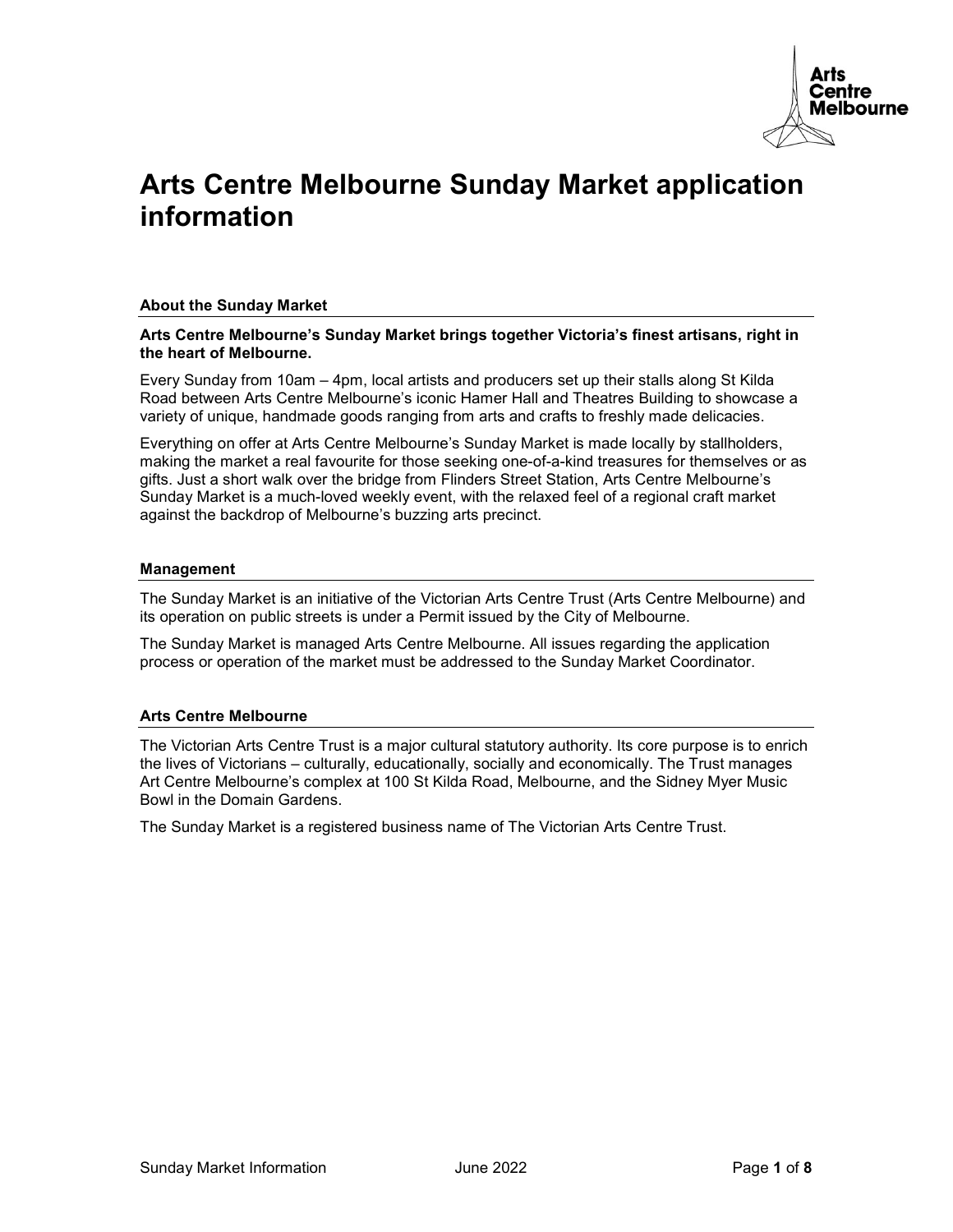

#### Stallholder Applications

The process to apply for a stall at the Sunday Market is as follows:

- 1) Carefully read this whole document.
- 2) Complete the application form (pages  $5-8$ ). You must answer all questions. Incomplete forms will not be processed and will only delay your application.
- 3) Collate physical samples of all the products you intend to sell in your stall (as detailed in your application form under 'Products) to accompany this application. No need to provide individual samples of colour or size variations. Application forms submitted by email and without samples of products will not be assessed. Why do we ask for samples? We want to see and feel the quality of your product, to assess your workmanship and to ascertain that it is, indeed, handmade.
- 4) Include good quality photographs of your proposed stall set up. Why do we ask for these? We want to see how well you merchandise your products in the specified space.
- 5) Deliver or send your application form, samples and photographs to the below address. If you post your application and samples and wish to have them returned to you by post, please ensure you include a stamped, self-addressed envelope/packaging.
- 6) Your application will be acknowledged as received.
- 7) Your application and samples will be assessed by our Selection Committee. Our Selection Committee meets regularly throughout the year to assess all new stallholder applications and samples.
- 8) You will be notified by email of the outcome of that assessment.
- 9) If your application is successful, you will receive further email communications which will include the provision of a Stallholder Agreement for signing. A start date and further administration and logistics concerning your commencement will be addressed at this time. Your samples will be returned to you when you commence trading, or immediately if you have provided sufficient pre-paid postage/handing.
- 10) If your application is unsuccessful, you will be advised at point 8 that you can collect your samples from the below address or they will be returned to you if you provided sufficient pre-paid postage/handing. No further correspondence will be entered into and the Selection Committee reserves the right to not explain why an application was rejected

The completed Application Form, photos of your proposed stall set up and product samples should be sent or delivered to:

The Sunday Market Arts Centre Melbourne Theatres Stage Door 1 Sturt Street SOUTHBANK VIC 3006

Food Vendors: If you are applying for a food prepared onsite stall, be sure to contact Market admin to check the date of the next Stallholder Selection Committee meeting for your sample delivery.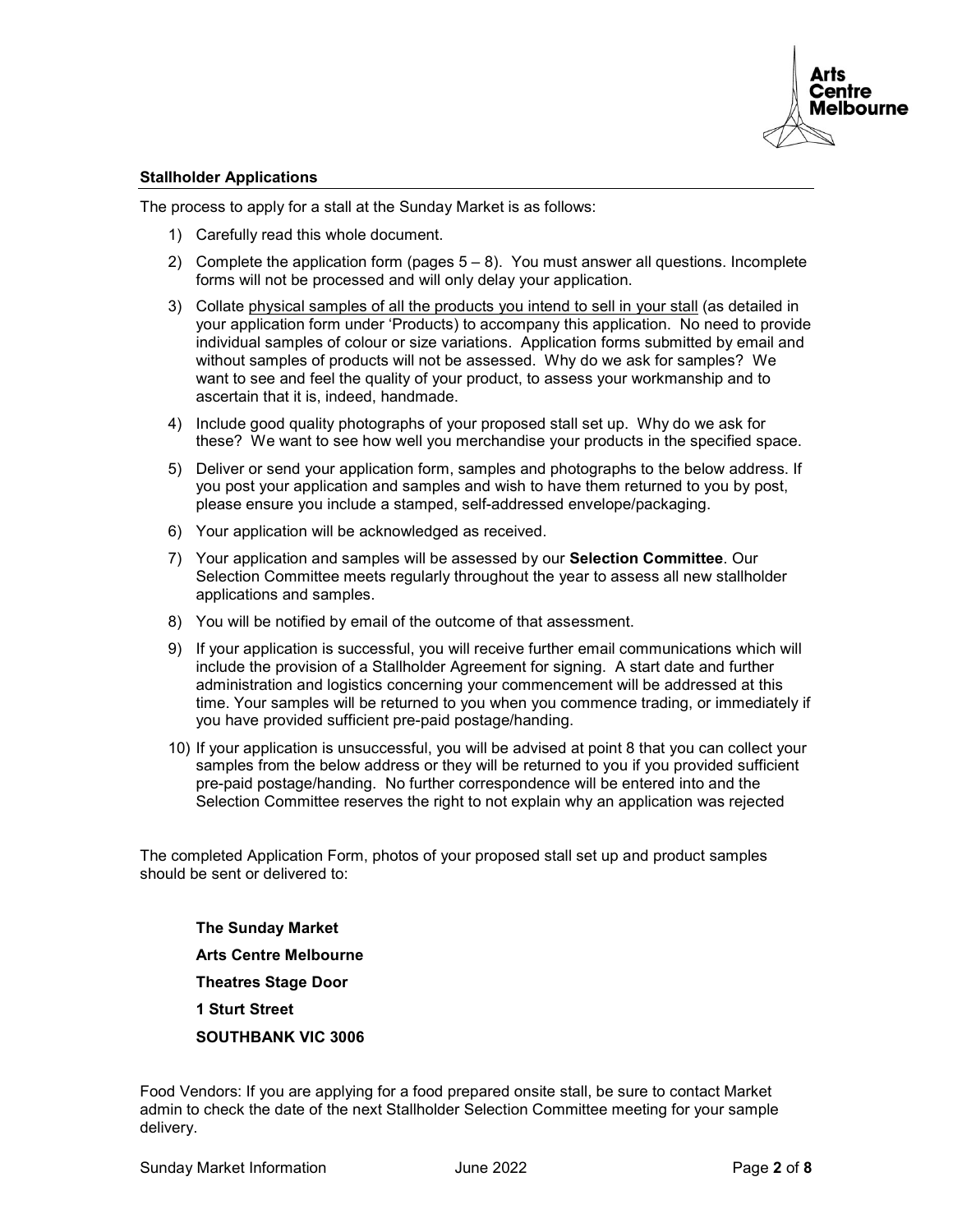

#### **Products**

All products sold by stallholders at The Sunday Market MUST be made by the applicant (which is the stallholder) personally, and made in Australia. No exceptions. Applications to trade products that are design only, clearly imported, factory manufactured, purchased from a wholesaler or that we consider inappropriate for display at the market (e.g. discriminatory or offensive material) will not be considered.

Previous unsuccessful applicants are encouraged to reapply if their range has changed significantly.

In order to ensure there is always an interesting and varied selection of products on sale at our market we carefully manage the number of stallholders selling similar products.

#### Stall sizes, fees & inclusions

Stallholders must trade a minimum of 6 Sundays per year (Jul – Jun), pro-rata from the date a new stallholder agreement is signed. These should be spread evenly throughout the year and not just at peak times. This excludes any additional markets that may be hosted from time to time (e.g. Christmas Saturday markets). Any untraded Sundays (from the 6 minimum) will be invoiced in May before the end of the financial year.

Standard stall sites are approx. 2.4m x 1.8m of which the width space for display purposes equates to the size of the table provided, i.e. 2m x .80cm. At least 0.40m is to be kept clear and open between stalls.

Non-Standard sites are predominately 2.4 x 2.4 marquees or sites that are larger than the above mentioned 'standard sites', and/or powered sites. Due to the logistics of providing these sites, they are in limited and are on application. Non-standard sites are fixed in their position within the market footprint. Food vendors will always trade from Non-Standard sites. A limited supply of Non-Standard sites are available to artisan stallholders, e.g. those who wish to have a larger footprint or use power.

All sites include the provision of one 2m x 80cm table, which will be in position ready for you to set up to trade. Non-standard sites which include marquees will have the marquees assembled and in position with a table in them, ready for you to set up to trade.

Stallholders must use a black Arts Centre Melbourne issued tablecloth on their trading table – see 'Other' below.

Stall rental fees are payable monthly in advance.

Prices are per Sunday and inclusive of GST.

| Standard sites     | \$100.00 |
|--------------------|----------|
| Non-standard sites | \$110.00 |

#### Allocation of trading dates and sites

The Sunday Market is curated to ensure the market is presented with an interesting and varied mix of product each Sunday.

With the exception of food vendors (see below), once you have been accepted to trade at Arts Centre Melbourne's Sunday Market, trading dates are allocated by the Sunday Market Manager a month in advance via an expression of interest to trade email. The Sunday Market Manager will consider a Stallholder's product and advised availability in context with all other stallholders when allocating trading dates. There is no guarantee you will be allocated to trade if you only put forward one or a limited number of dates when responding to an expression of interest to trade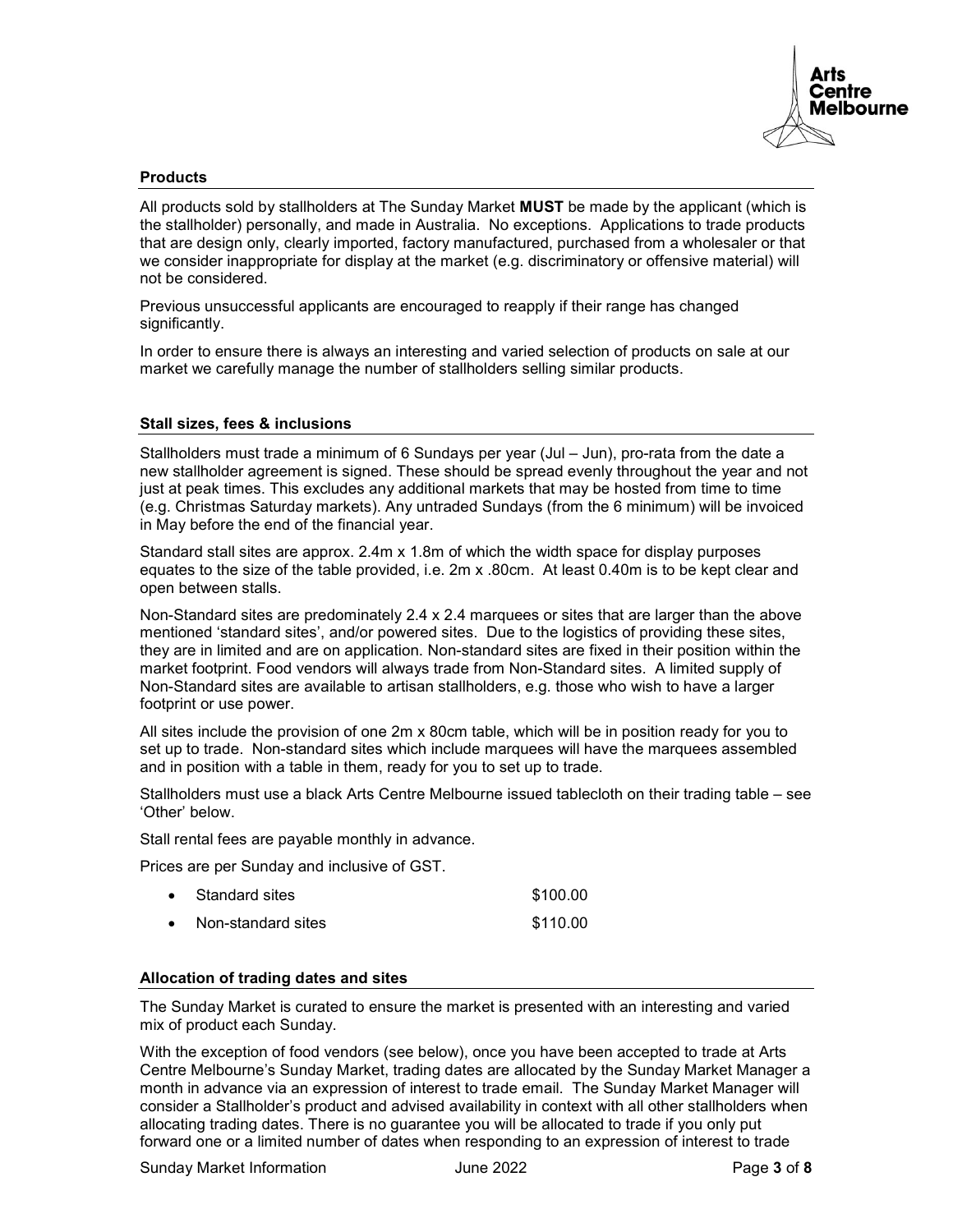

email, especially at peak times of the year or in highly saturated product categories. It stands to reason, the more unique your product, and/or the more dates you put forward, the more opportunity there will be trade.

Stall site numbers (i.e., position of your stall within the market's footprint) are advised to stallholders the week of trade.

Food vendors (food prepared on site and food to go) are expected to trade in a more regulated trading pattern, e.g. every week or a week about alternating with other food vendors, and trade from fixed Non-Standard sites (see below).

A stall left vacant by the late arrival or absence of the stallholder may be occupied (for that day only) by another stallholder with the agreement of the Coordinator.

#### Trading Hours

The Sunday Market is open every Sunday 10.00am – 4.00pm.

Stallholders must be set up by 9.30am. If the stallholder is late or unable to trade, they should notify the Sunday Market Coordinator by 9.00am.

Stalls are to remain set up and trading until 4.00pm. Packing up is to occur between 4.00pm – 6.00pm.

#### **Other**

Stallholders are required to use the equipment as provided.

Applications to utilise additional display equipment should be directed to the Coordinator. This equipment must not be exceedingly tall or bulky and when set up in the stall space it should not limit the line of sight to any neighbouring stalls' product.

A limited supply of branded Sunday Market bags can be obtained free of charge from the Sunday Market Coordinator each Sunday. These should be seen as supplemental to your own bags.

Black tablecloths must be purchased from Arts Centre Melbourne once a stallholder has been approved to trade. These are to be used on the provided tables. Tablecloths are \$90.00. These can also be hired for \$10 per day (subject to availability).

Power is only available at a limited number of stalls. If your stall requires power, please state this clearly in your application. All electrical items must be tagged & tested before coming on site.

If you are applying to trade food, please ensure you have all the necessary council permits and insurances before you apply.

Before commencing trade at the Sunday Market, stallholders must produce evidence of a valid Certificate of Currency (Insurance) for Public Liability of not less than AUD\$10 million and Products Liability of not less that AUD\$10 million. If you are a new stallholder and not trading commercially or at any other market, we suggest you wait until you are accepted before purchasing any insurance.

It is a condition of hire that all stallholders attest to being vaccinated for COVID-19.

# Parking

Most stallholders park in/around the gardens along Linlithgow Ave or parts of St Kilda Road as this is free on Sundays (be aware some areas are permit only). Arts Centre Melbourne's Car Park is available 24 hours for a flat rate of \$21 on Sundays and Public Holidays.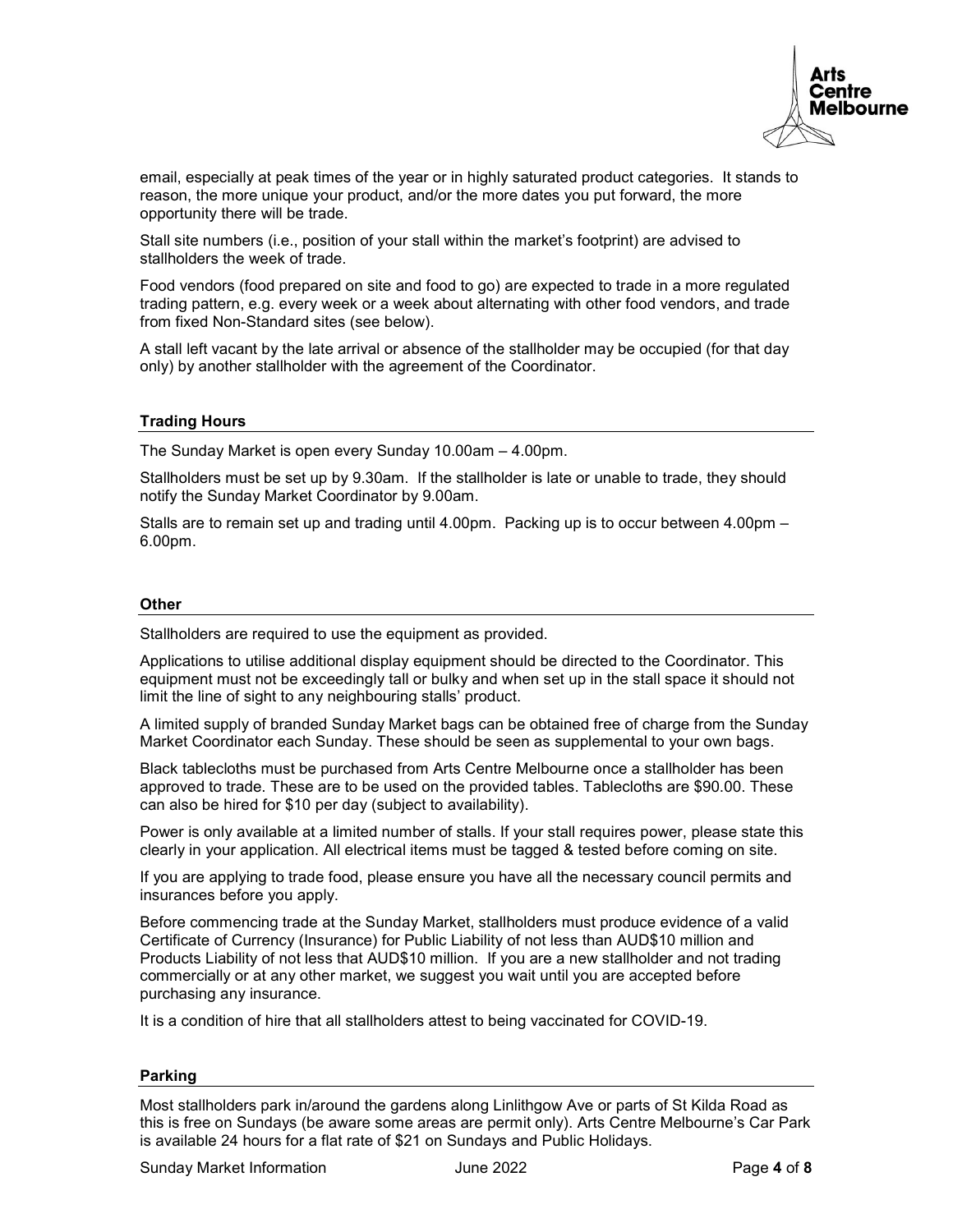

# Sunday Market Stallholder Application Form

| <b>Date of Application:</b>                                                                                                                                                                                                                                                                   |                                                 |                                                                            |  |  |  |
|-----------------------------------------------------------------------------------------------------------------------------------------------------------------------------------------------------------------------------------------------------------------------------------------------|-------------------------------------------------|----------------------------------------------------------------------------|--|--|--|
|                                                                                                                                                                                                                                                                                               |                                                 |                                                                            |  |  |  |
| <b>Applicant Details</b>                                                                                                                                                                                                                                                                      |                                                 |                                                                            |  |  |  |
| First Name:                                                                                                                                                                                                                                                                                   |                                                 | Surname:                                                                   |  |  |  |
| Company Name:                                                                                                                                                                                                                                                                                 |                                                 | ABN:                                                                       |  |  |  |
| Address:                                                                                                                                                                                                                                                                                      |                                                 |                                                                            |  |  |  |
| Suburb:                                                                                                                                                                                                                                                                                       |                                                 | Postcode:                                                                  |  |  |  |
| Phone:                                                                                                                                                                                                                                                                                        |                                                 | Mobile:                                                                    |  |  |  |
| Email:                                                                                                                                                                                                                                                                                        |                                                 |                                                                            |  |  |  |
|                                                                                                                                                                                                                                                                                               | new or existing stallholders will be via email) | (Apart from market day emergencies, the majority of our communication with |  |  |  |
| Website:                                                                                                                                                                                                                                                                                      |                                                 |                                                                            |  |  |  |
| Social Media                                                                                                                                                                                                                                                                                  |                                                 |                                                                            |  |  |  |
|                                                                                                                                                                                                                                                                                               | Please indicate the nature of your application: |                                                                            |  |  |  |
| New Application                                                                                                                                                                                                                                                                               |                                                 | $\square$ , or                                                             |  |  |  |
| Variation of product/additional product                                                                                                                                                                                                                                                       |                                                 | $\Box$ (existing stallholders)                                             |  |  |  |
| If you are submitting a new application, please indicate how often you think you will wish to trade,<br>e.g. as much as possible, couple of times a month, once a month, every now and then? Bear in<br>mind, the requirement to trade a minimum of 6 Sundays per year (Jul - Jun, pro-rata). |                                                 |                                                                            |  |  |  |

-------------------------------------------------------------------------------------------------------------------------------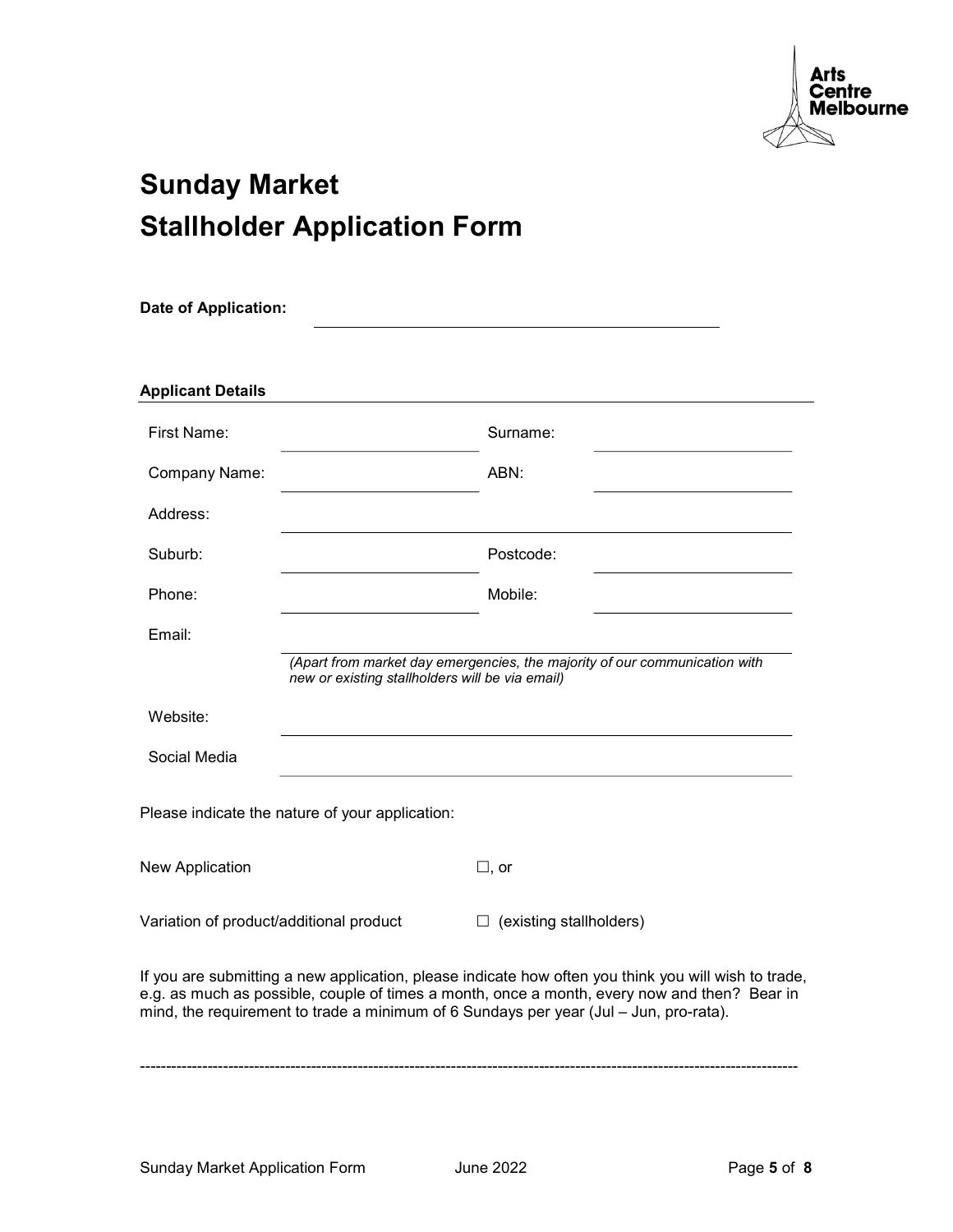

#### How did you hear about Arts Centre Melbourne's Sunday Market?

| Advertisement (where?) $\ \cdot\ $ Arts Centre Melbourne materials (e.g. newsletters) |                                                                       |  |  |  |  |
|---------------------------------------------------------------------------------------|-----------------------------------------------------------------------|--|--|--|--|
|                                                                                       | │ │Website │ │A current stallholder │ │Personal visit │ │Social Media |  |  |  |  |
|                                                                                       |                                                                       |  |  |  |  |

#### Products

Please detail/list all the products you will be offering for sale in your stall at the Sunday Market.

NOTE: All products sold at The Sunday Market MUST be made by the applicant (which is you, the stallholder) personally and made in Australia. No exceptions. Applications to trade products that are design only, clearly imported, factory manufactured, purchased from a wholesaler or that we consider inappropriate for display at the market (e.g. discriminatory or offensive material) will not be considered.

| <b>ITEMS</b> | <b>PRICE RANGE</b> | SOURCE CODE -<br>see below |
|--------------|--------------------|----------------------------|
|              |                    |                            |
|              |                    |                            |
|              |                    |                            |
|              |                    |                            |
|              |                    |                            |
|              |                    |                            |
|              |                    |                            |
|              |                    |                            |
|              |                    |                            |
|              |                    |                            |
|              |                    |                            |
|              |                    |                            |
|              |                    |                            |
|              |                    |                            |

\* **Source codes:**  $A =$  made by me personally  $B =$  made by me and/or family

 $C$  = made by others to my design  $D$  = purchased and processed or painted by me

 $E =$  purchased from others

Sunday Market Application Form June 2022 **Page 6 of 8**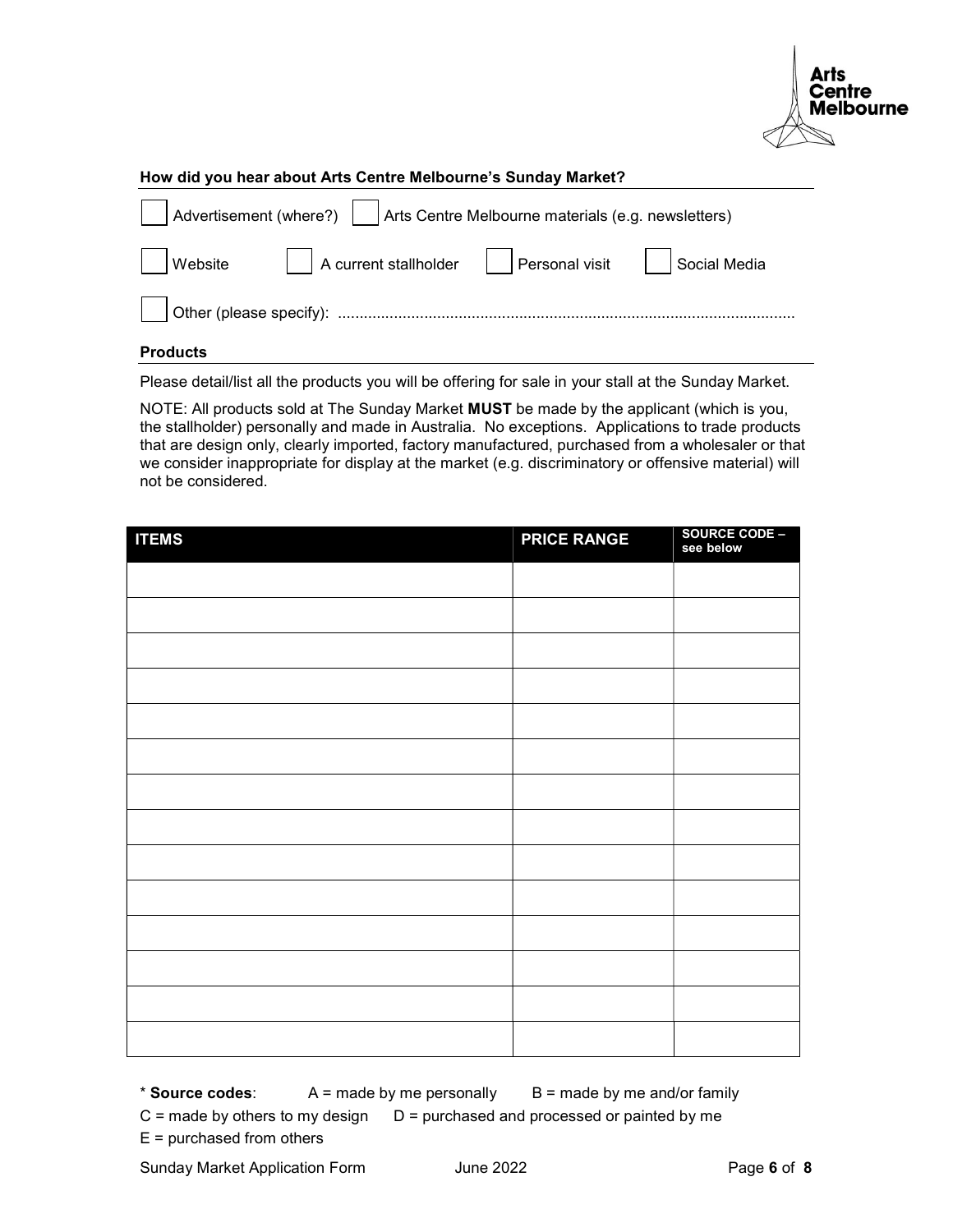

#### **Samples of products**

Applicants MUST provide physical samples of all the products they intend to trade at the Sunday Market. These can be either mailed or personally delivered to Sunday Market, Theatres Stage Door, Arts Centre Melbourne, 1 Sturt Street, Southbank. If you wish to have your samples returned to you, please include sufficient pre-paid package/handing, otherwise you will be advised when you can collect them.

Applications must also include high quality photographs of how you intend to set up your stall.

#### **Other**

To help Arts Centre Melbourne's Selection Committee assess your application, please provide a summary of your creative and production process. We want to understand the backstory of your creative process. Include details of materials used and their origin, why you have selected those particular products, the stages of the creative and production process, details of any helpers who are involved at each stage, and your background/history as a craftsperson. The more detail you provide here, the better, so please add a separate sheet if necessary.

# **Distribution**

If you currently trade at other markets or have stock featured in shops (in Australia or abroad) please list below (this information is for our general office use and does not affect the outcome of your application).